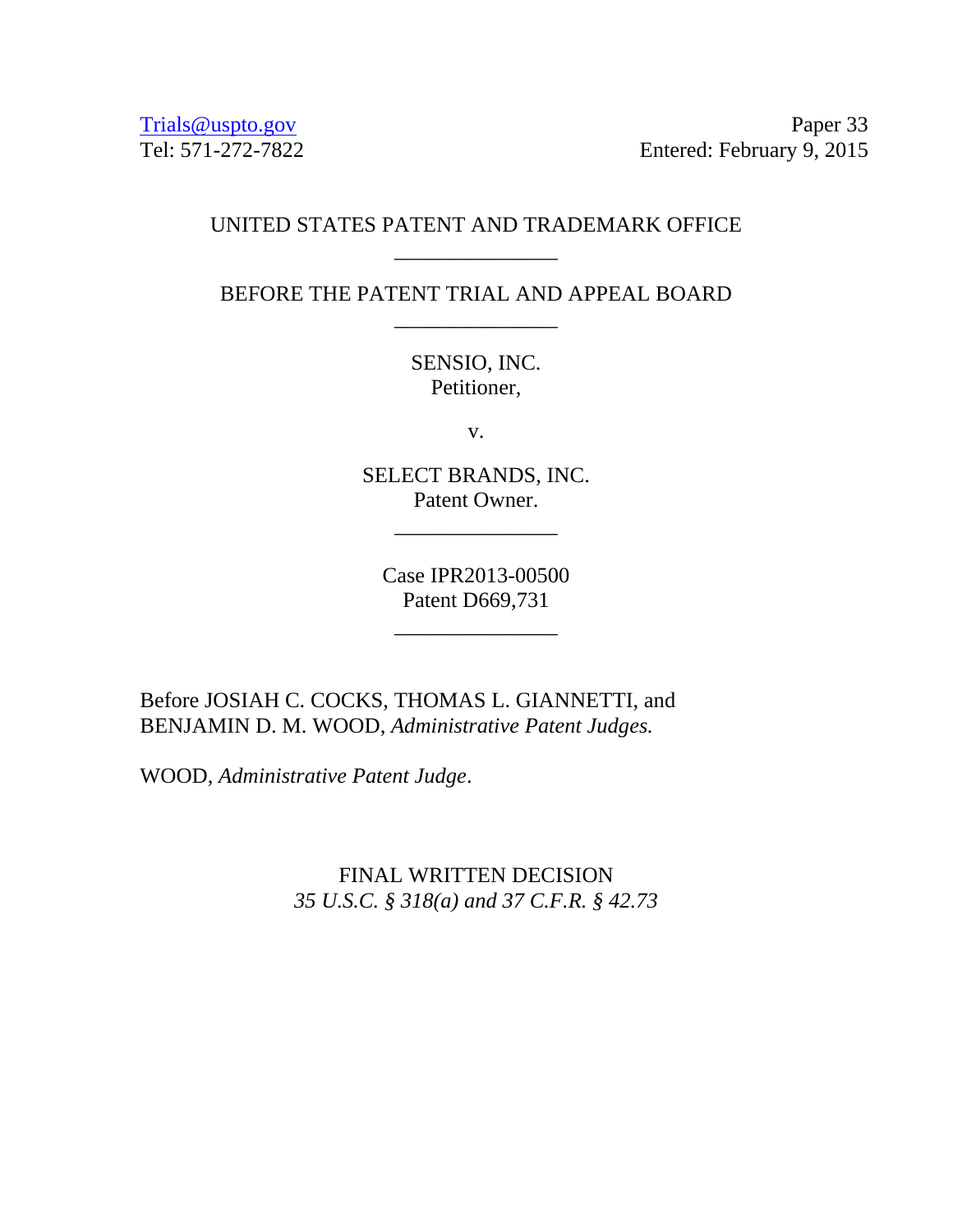# I. INTRODUCTION

### *A. Background*

Sensio, Inc. ("Petitioner," or "Sensio") filed a Petition (Paper 2, "Pet.") to institute an *inter partes* review of the sole claim of U.S. Design Patent No. D669,731 (Ex. 1001, "the '731 patent"). On February 11, 2014, the Board instituted trial. Paper 8 ("Dec."). Select Brands, Inc. ("Patent Owner," or "Select Brands") filed a Response (Paper 14, "PO Resp."), to which Petitioner replied (Paper 19, "Pet. Reply"). By order dated August 8, 2014, we granted Patent Owner's request to file a Sur-Reply to address issues related to the inventorship of the '731 patent. Paper 21, 3. Patent Owner filed its Sur-Reply (Paper 22, "PO Sur-Reply") on August 14, 2014. Oral hearing was held on September 30, 2014, and a transcript of the hearing (Paper 32, "Tr.") is included in the record.

We have jurisdiction under 35 U.S.C. § 6(c). This Final Written Decision is entered pursuant to 35 U.S.C. § 318(a). For the reasons discussed below, we determine that Petitioner has met its burden to prove by a preponderance of the evidence that the sole claim of the '731 patent is unpatentable.

# *B. Related Proceedings*

Sensio indicates that the '731 patent has been asserted in the following infringement action: *Select Brands, Inc. v. Sensio, Inc.*, No. 13 cv-2018 (KHV/GLR) (D. Kan.). Pet. 1. Sensio also has petitioned for *inter partes* review of two patents related to the '731 patent: U.S. Patent No. D675,864 (*Sensio, Inc. v. Select Brands, Inc.*, IPR2013-00501), and U.S. Patent No. D686,447 (*Sensio, Inc. v. Select Brands, Inc.*, IPR2013-00580).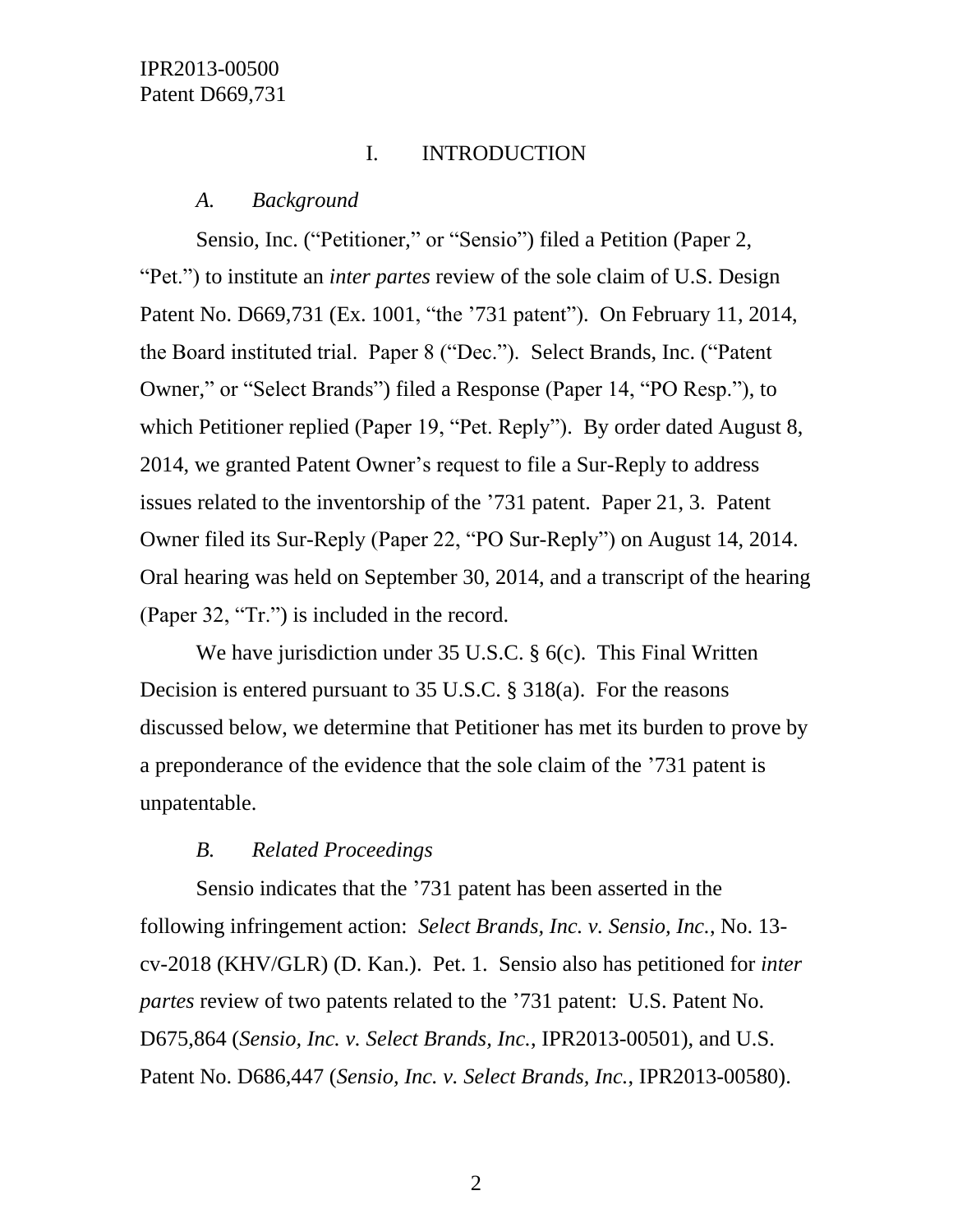# *C. The '731 Patent*

The '731 patent, titled "Multiple Crock Buffet Server," issued on October 30, 2012 from an application filed January 13, 2011. Ex. 1001, cover page. The claim recites "[t]he ornamental design for a multiple crock buffet server, as shown and described." *Id*. Figures 1, 3, and 4 are representative of one embodiment of this design and are reproduced below:



'731 Patent, Fig. 1



'731 Patent, Fig. 3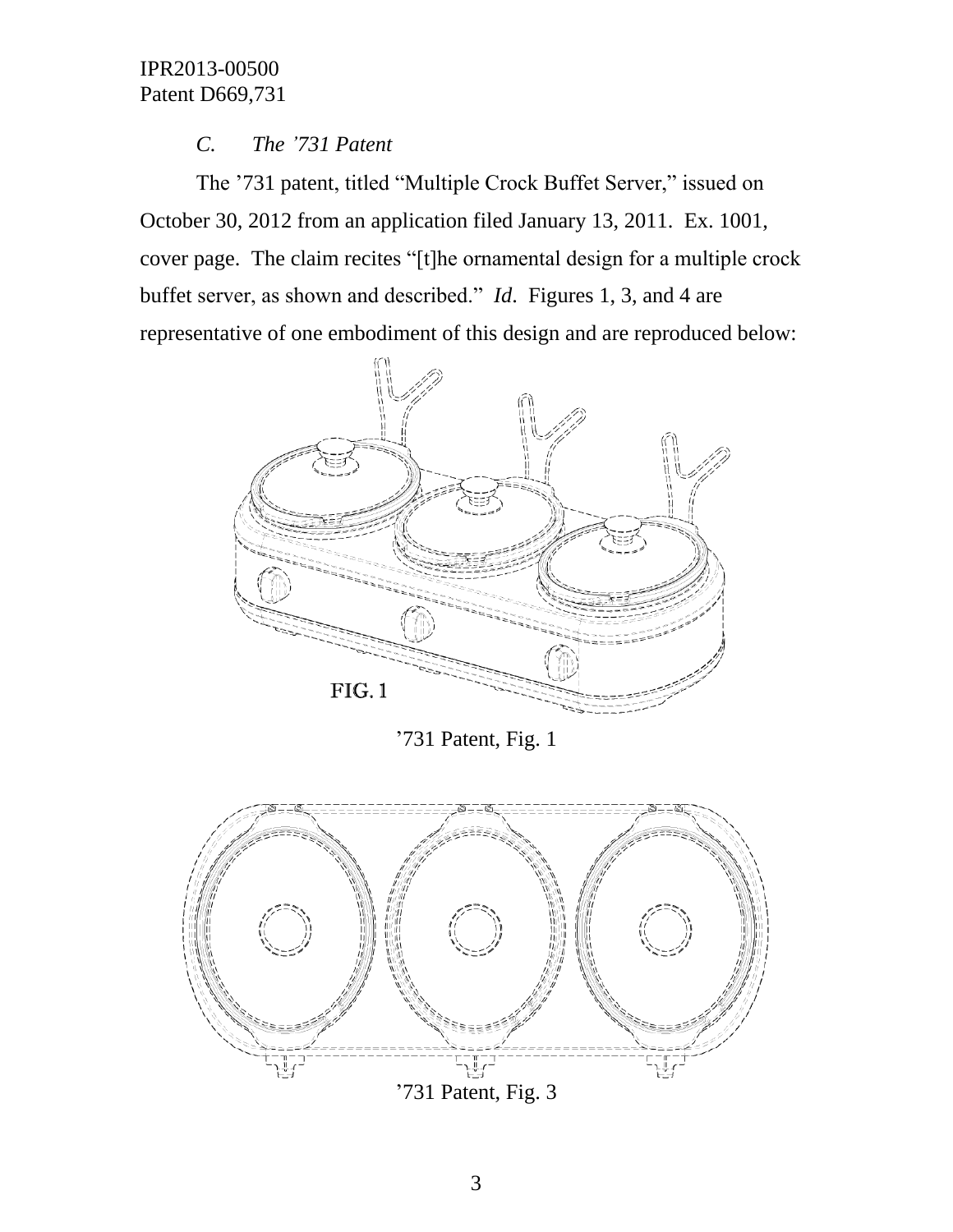

'731 Patent, Fig. 4

Figures 1, 3, and 4 show front perspective, top plan, and front elevation views, respectively, of a multiple-crock buffet server with three oval server bowl inserts. In each figure, the middle server bowl insert is shown in broken lines, indicating that "the claimed design covers a buffet server with two or more oval server bowl inserts situated adjacent opposite ends of the heated server base unit housing." Ex. 1001, cover page; Figs. 1, 3, 4. The top and bottom housing sections of the heated server base unit housing, server control knobs, server lid holders, oval insert lids received by the bowl inserts, oval liners that receive the bowl inserts, and outer handle surfaces and radial groove on the rim of each bowl insert also are shown in broken lines to indicate that they form no part of the claimed design. Figures 22–28 depict a different embodiment in which the two outer server bowl inserts are situated transversely with respect to each other, rather than the parallel arrangement shown in figures 1–21.

#### *D. The Pending Grounds of Unpatentability*

We instituted *inter partes* review of the '731 patent based on the following alleged grounds of unpatentability:

> Anticipation by CN 101695429 A to Shi (Apr. 21, 2010) ("Shi '429") (Ex. 1002);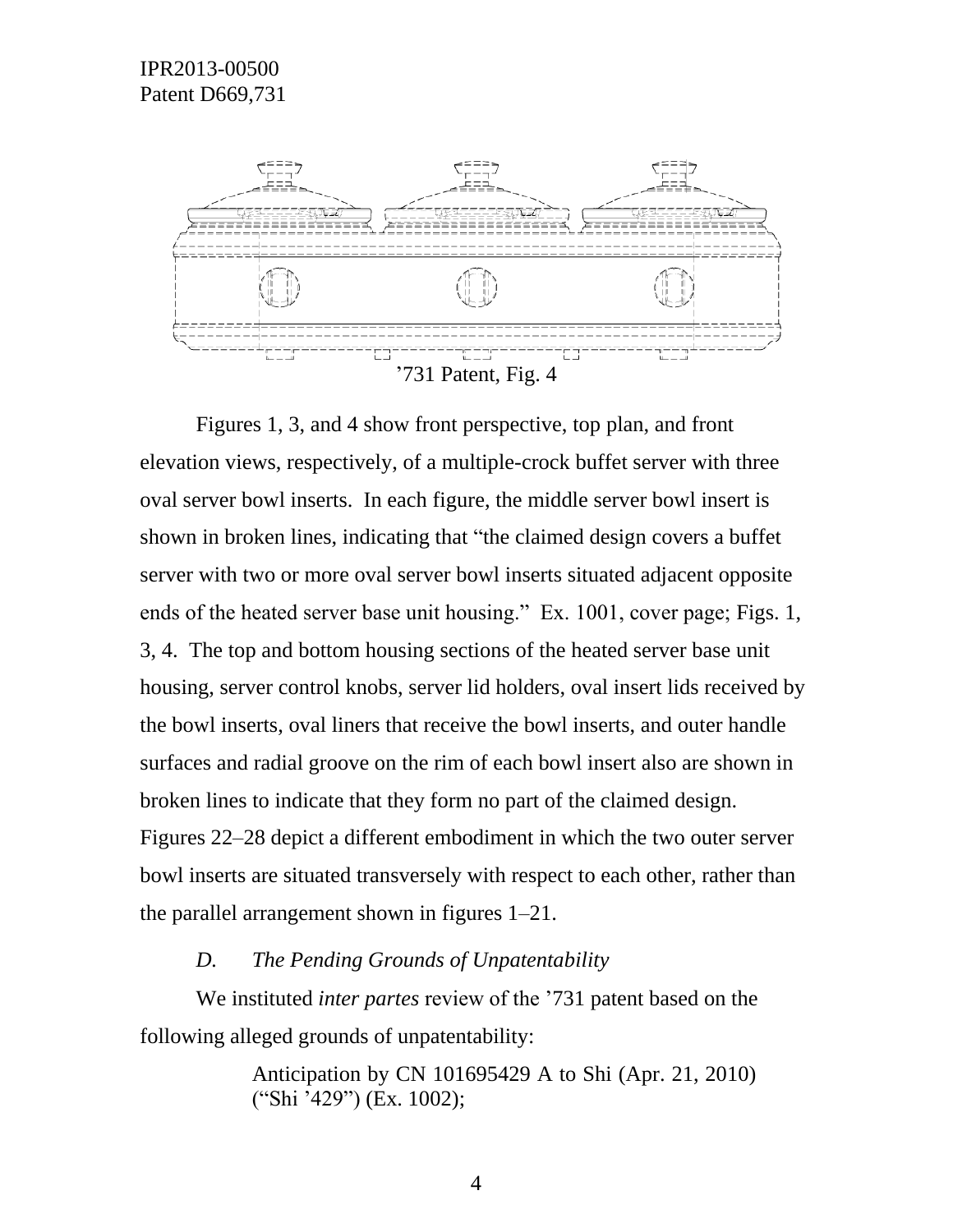Obviousness over Shi '429;

Anticipation by CN 301282889 (July 14, 2010) ("Shi '889") (Ex. 1004);

Obviousness over Shi '889;

Anticipation by CN 301383763 (Nov. 17, 2010) ("Lu '763") (Ex. 1006); and

Obviousness over Lu '763.

Dec. 19.

# II. ANALYSIS

### *A. Claim Construction*

In the Decision on Institution, we determined that:

[T]he claim [of the '731 patent is drawn to] the ornamental design for a multiple-crock buffet server having at least two oval server bowl inserts situated adjacent opposite ends of the heated server base unit housing, as illustrated in figures 1–28, with the elements shown in broken lines not forming part of the claimed design. Further, the claim covers heated server base unit housings of various lengths, as well as servers in which the at least two oval server bowl inserts are either parallel to, or transverse with, each other.

Dec. 7. In its Response, Patent Owner states that "[f]or the purposes of this proceeding only, [it] accepts the Board's interpretation." PO Resp. 4. Petitioner did not dispute this interpretation in its Reply. Having reviewed the parties' positions and the evidence adduced at trial, we see no reason to modify this construction, and therefore adopt it for purposes of this Final Decision.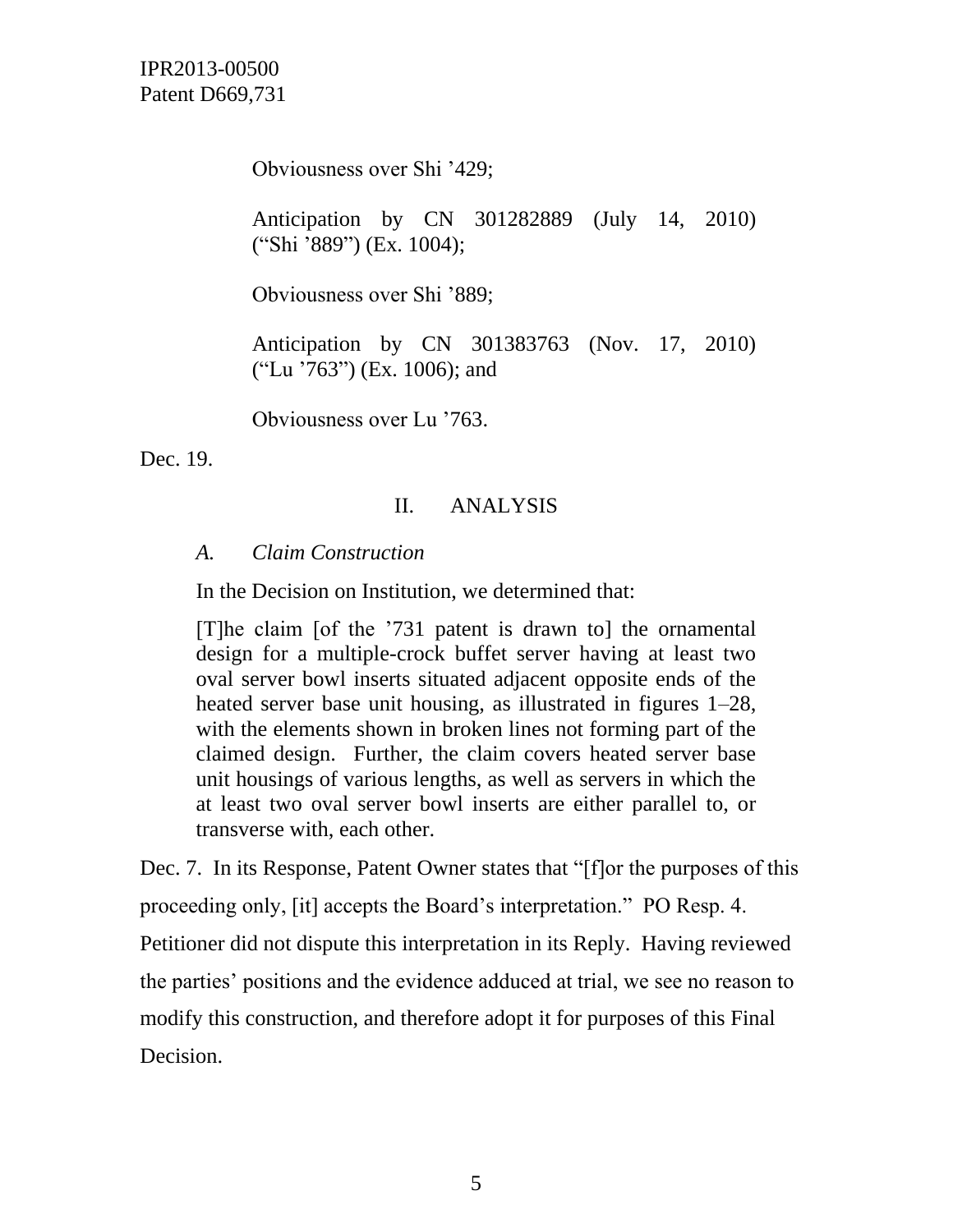l

### *B. Antedating the Prior Art*

*1. Background*

#### a. Patent Owner's Contentions

Patent Owner does not dispute that each of Shi '429, Shi '889, and Lu '763 discloses the claimed design. *See generally* PO Resp. Instead, Patent Owner asserts that none of these references constitutes prior art under 35 U.S.C. § 102(a), as Petitioner alleges. *Id*. at 8. Shi '429 was published April 21, 2010, the earliest publication date of the three references at issue. Ex. 1003, 1; *see* Ex. 1005, 1 (Shi '889 published July 14, 2010); Ex. 1007, 1 (Lu '763 published November 17, 2010). Patent Owner contends that the design claimed in the '731 patent was actually reduced to practice before April 21, 2010. *Id*. at 9. In support of this contention, Patent Owner provides the declarations of the three named inventors: William S, Endres, President of Patent Owner Select Brands (Ex. 2008); W. Eric Endres, Vice President of Marketing at Select Brands (Ex. 2009); and Mark T. Krasne, industrial designer at Select Brands (Ex. 2010) (collectively "Inventors"). *Id*. 1

The Inventors allege that Select Brands currently sells, under the brand name "TRU," the model "BS-325" multiple-crock buffet server embodying the claimed design. Ex. 2008 ¶¶ 1, 5. The Inventors assert that the BS-325 product is made by Ningbo Wuji Electric Appliances Co., Ltd. ("Wuji") in China for Select Brands, based on the Inventors' design, which the inventors "communicated" to Wuji. *Id*. ¶ 5, 6. The Inventors state that "[b]ased upon the communicated design, Wuji produced prototypes . . . of

 $1$  Because the inventor declarations are, in large part, identical, we will refer only to Ex. 2008, William Endres's declaration, with the understanding that it represents the testimony of all three inventors.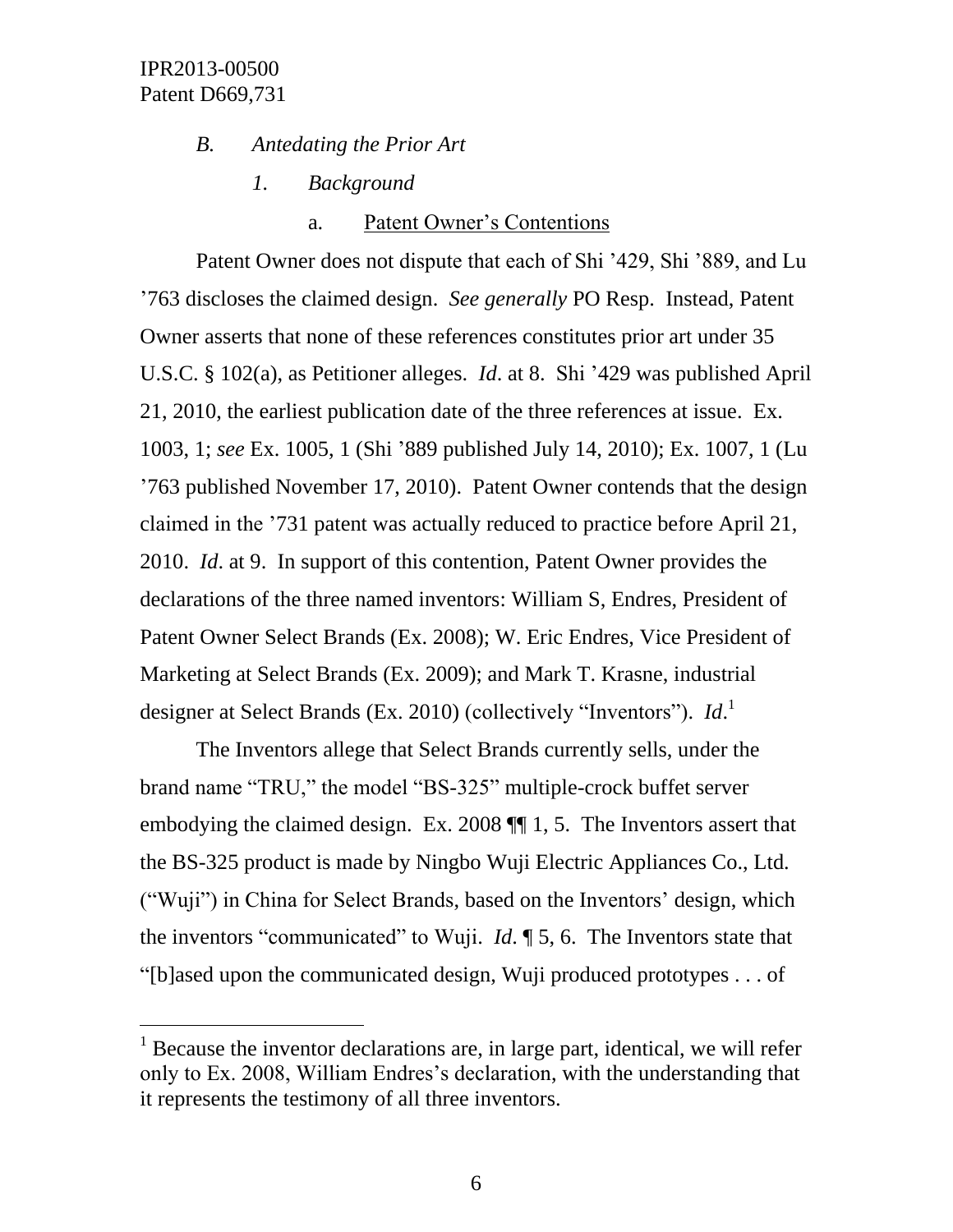the BS-325 Product to be reviewed and tested by Select Brands." *Id*. ¶ 6. According to the Inventors, the first prototype was manufactured and sent to Select Brands in January 2010 ("the January 2010 Prototype"). *Id*. ¶¶ 6, 8. The Inventors testify that employees of Select Brands photographed the January 2010 Prototype when it was received in the United States on January 27, 2010, and that the photographs are in the record as Exhibit 2002. *Id*. **¶** 8. The Inventors allege that Wuji subsequently produced three other prototypes, each having the same design, photographs of which are in the record as Exhibits 2005, 2006, and 2007, respectively. *Id*. ¶¶ 15–25. Patent Owner states that all of the prototypes "were disposed of by Select Brands in the ordinary course of business" prior to this proceeding. Ex. 1023, 2. Thus, Exhibits 2002, 2005, 2006, and 2007 are the only evidence of the appearance of these prototypes. According to Patent Owner, the "design features remained unchanged from the January 2010 [Prototype] to the present day commercial model [BS-325]." PO Resp. 9; *see* Ex. 2008 ¶¶ 8–10 (same).

Patent Owner contends that "the pre-April 21, 2010 reduction to practice" is corroborated by several of its business records. PO Resp. 23. Patent Owner first refers to the "'Select Brands Incorporated Product Specification' (the 'Product Specification'), dated February 23, 2010." *Id*. (citing Exs. 2003, 2008-2010  $\P\P$  11–12). According to Patent Owner, a photograph of the January 2010 Prototype is reproduced on the Product Specification's cover page. *Id*. Patent Owner next refers to a "record called 'TRU Lid Rest Concept BS-325' (the 'Concept Document'), dated February 16, 2010." *Id*. at 24 (citing Exs. 2004; 2008-2010 ¶¶ 13–14). Patent Owner states that "[t]he slow cooker design depicted by the Concept Document was prepared to show how the previously developed slow cooker design,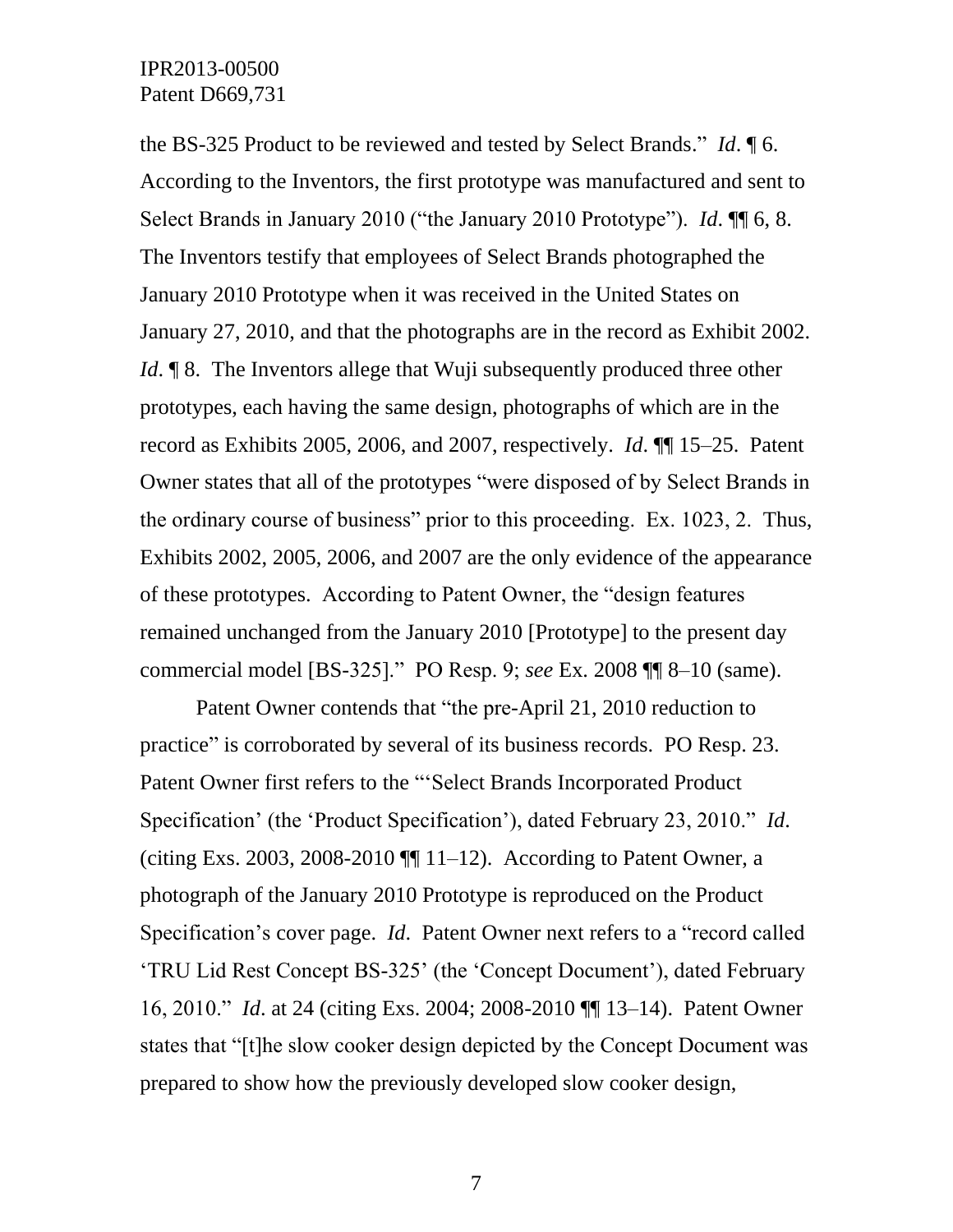embodied by the [January 2010] Prototype shown in Exhibit 2002, could be modified by the addition of the lid rests." *Id*. at 24–25.

Patent Owner further relies on a document titled "Corrective Action Plan for TRU Three 2.5 Qt Oval Buffet Station BS-325" (the "CAP Document") dated April 2, 2010. *Id*. at 26–27; Ex. 2006. According to Patent Owner, the CAP Document contains photographs of one of the prototypes received by Select Brands prior to April 26, 2010. *Id*. at 27. Finally, Patent Owner refers to a document titled "Intertek Listing Constructional Data Report" (the "Listing Report") dated April 6, 2010. Patent Owner states that the Listing Report contains photographs of another prototype that was tested independently to ensure compliance with North American safety standards. *Id*. at 28–29.

#### b. Petitioner's Reply

Petitioner responds that because Wuji, not the named Inventors, made the BS-325 prototypes, the prototypes do not constitute a reduction to practice by the named Inventors and do not support the Inventors' claim to an earlier invention date. Pet. Reply 4. Petitioner further asserts that Patent Owner has not argued, much less established, that the Wuji-built prototypes inure to the Inventors' benefit. Petitioner contends that "[t]he first requirement of inurement is that the 'inventor must have conceived of the invention," and Patent Owner has not established that the named Inventors conceived the claimed design. *Id*. at 4 (citing *Genentech, Inc. v. Chiron Corp.*, 220 F.3d 1345, 1354 (Fed. Cir. 2000); *Cooper v. Goldfarb*, 240 F.3d 1378, 1383 (Fed. Cir. 2001) ("*Cooper II*")). Finally, Petitioner contends that the photographs of the various prototypes are insufficient to show that they embody the claimed design. *Id*. at 10. Petitioner supports this contention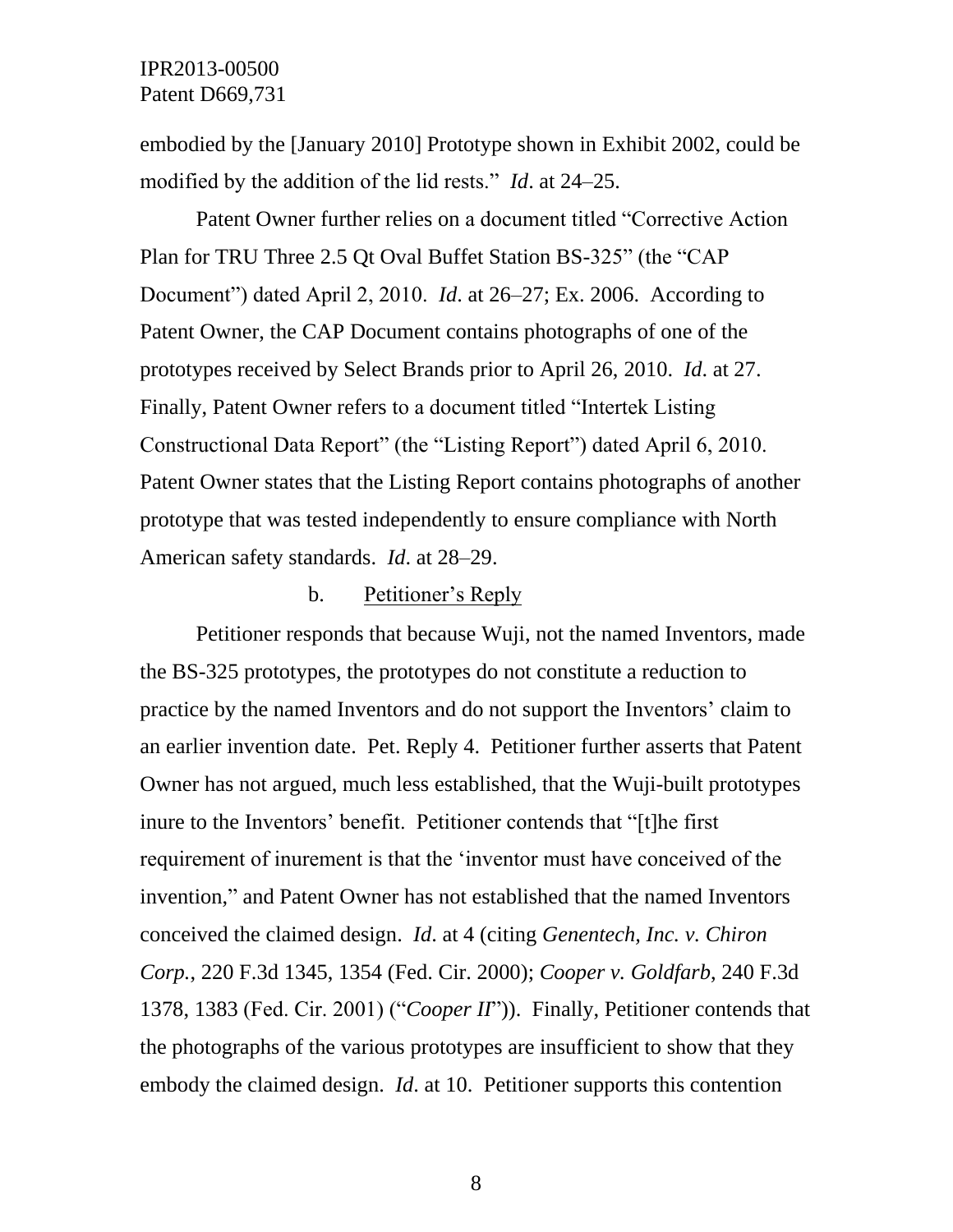with the declaration of Lance Rake, Professor of Industrial Design at Kansas University. *Id*. at 11–15; Ex. 1024. Relying on Prof. Rake's testimony, Petitioner asserts that "it would be impossible for a designer of ordinary skill to determine from the views [of the January 2010 Prototype] if the pots from this prototype are round, elliptical or oval, or another continuously curved shape." *Id*. at 12 (citing Ex. 1024 ¶ 28). Petitioner and Prof. Rake contend that the photographs of the other prototypes are similarly deficient. *Id*. at 13 (citing Ex. 1024 ¶¶ 45–50, 53–56, 59–64).

#### c. Patent Owner's Sur-Reply

In its Sur-Reply, Patent Owner disputes that it was required to show that it conceived the claimed design in order for the Wuji-built prototypes to inure to its benefit. Patent Owner argues that because it has "demonstrate[d] actual reduction to practice before [Shi '429's publication date], conception is irrelevant." PO Sur-Reply 1. Patent Owner asserts that the cases on which Petitioner relies, *Cooper II* and *Genentech*, are not applicable because they concern the reduction to practice of utility patents rather than design patents, and specifically "whether recognition of utility by another, that was not communicated to the inventor, could inure to the benefit of the inventor." *Id*.

Patent Owner further argues that Wuji's prototypes inure to its benefit because "acts by others working explicitly or implicitly at the inventor's request will inure to [the inventor's] benefit." *Id*. at 2–3 (citing *Cooper v. Goldfarb*, 154 F.3d 1321, 1332 (Fed. Cir. 1998) ("*Cooper I*"); *Applegate v. Scherer*, 332 F.2d 571, 573 (CCPA 1964)). According to Patent Owner, "[a]n agency relationship (whether express or not) between the inventor and a supplier who acts at the suggestion or request of the inventor will result in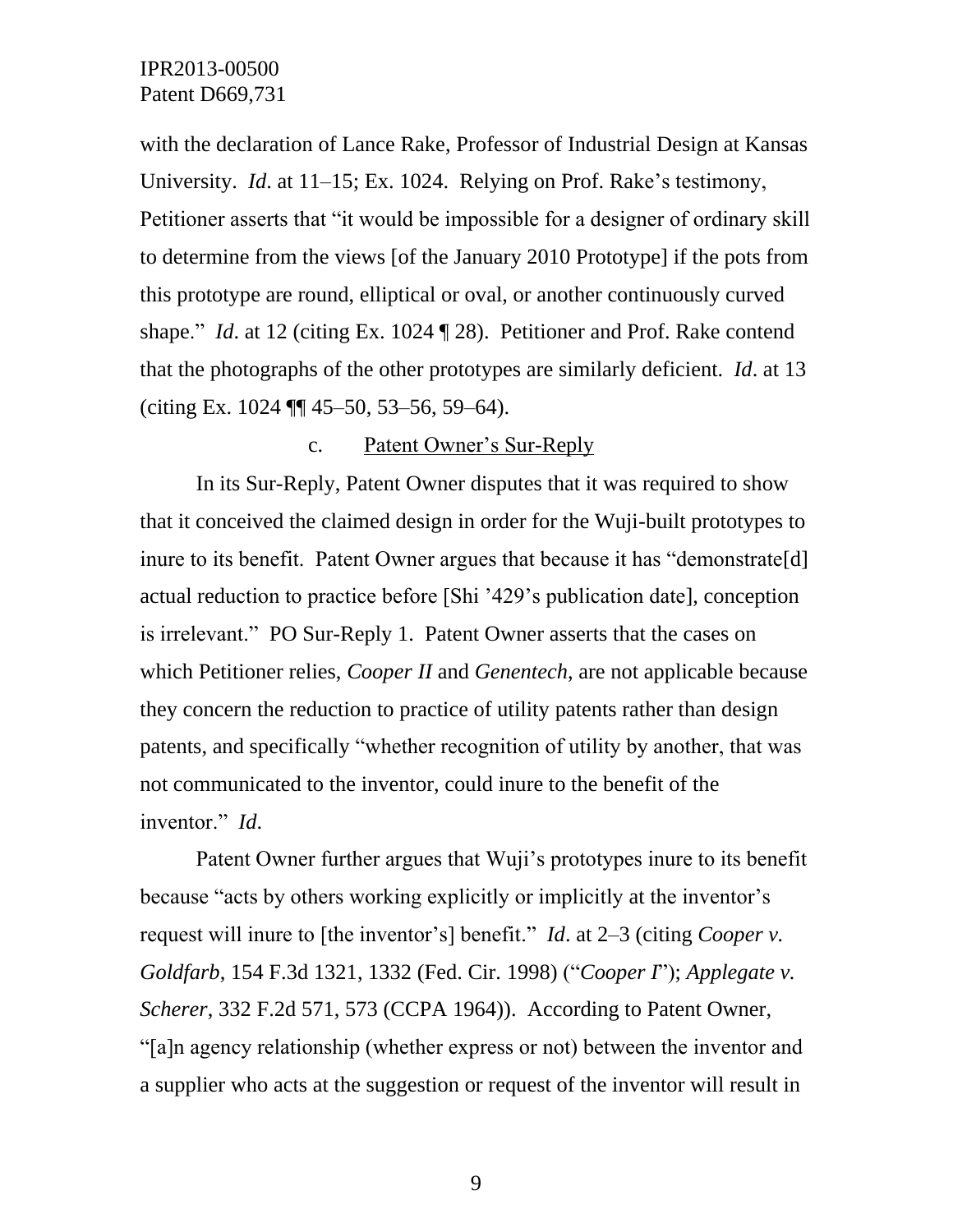the supplier's work inuring to the inventor." *Id*. at 3. Patent Owner asserts that Wuji acted at Select Brand's "suggestion or request," as shown by the Product Specification and the CAP Document. *Id*. at 3–4. Patent Owner contends, in the alternative, that if it is required to show that it conceived the claimed design as part of its inurement case, the evidence is sufficient to do so. *Id*. at 4–5. Patent Owner primarily relies on the testimony from each inventor that they "designed the BS-325 Product and communicated the design of the BS-325 Product to Wuji." *Id.* at 5 (citing Exs. 2008–2010  $\P$  6). Patent Owner also relies on the inventor declarations submitted during the prosecution of the '731 patent. *Id*. (citing Ex. 1001, 1). Patent Owner contends that the inventors' testimony is corroborated by the evidence of record that shows that "Wuji acted in all respects of the project at Select's direction." *Id*.

### *2. Discussion*

Petitioner bears the burden of persuasion, by a preponderance of the evidence, that the challenged claim is unpatentable. 35 U.S.C. § 316(e). Petitioner has proffered references that presumptively constitute prior art under 35 U.S.C. § 102(a) because they were published before the '731 patent's January 13, 2011 filing date, giving rise to Patent Owner's burden to produce evidence supporting a date of invention before the earliest reference publication date, in this case April 21, 2010. *Mahurkar v. C.R. Bard, Inc.*, 79 F.3d 1572, 1576–77 (Fed. Cir. 1996).

The standard of inventorship required for utility patents applies equally to design patents. *Hoop v. Hoop*, 279 F.3d 1004, 1007 (Fed. Cir. 2002). "To antedate . . . an invention, a party must show either an earlier reduction to practice, or an earlier conception followed by a diligent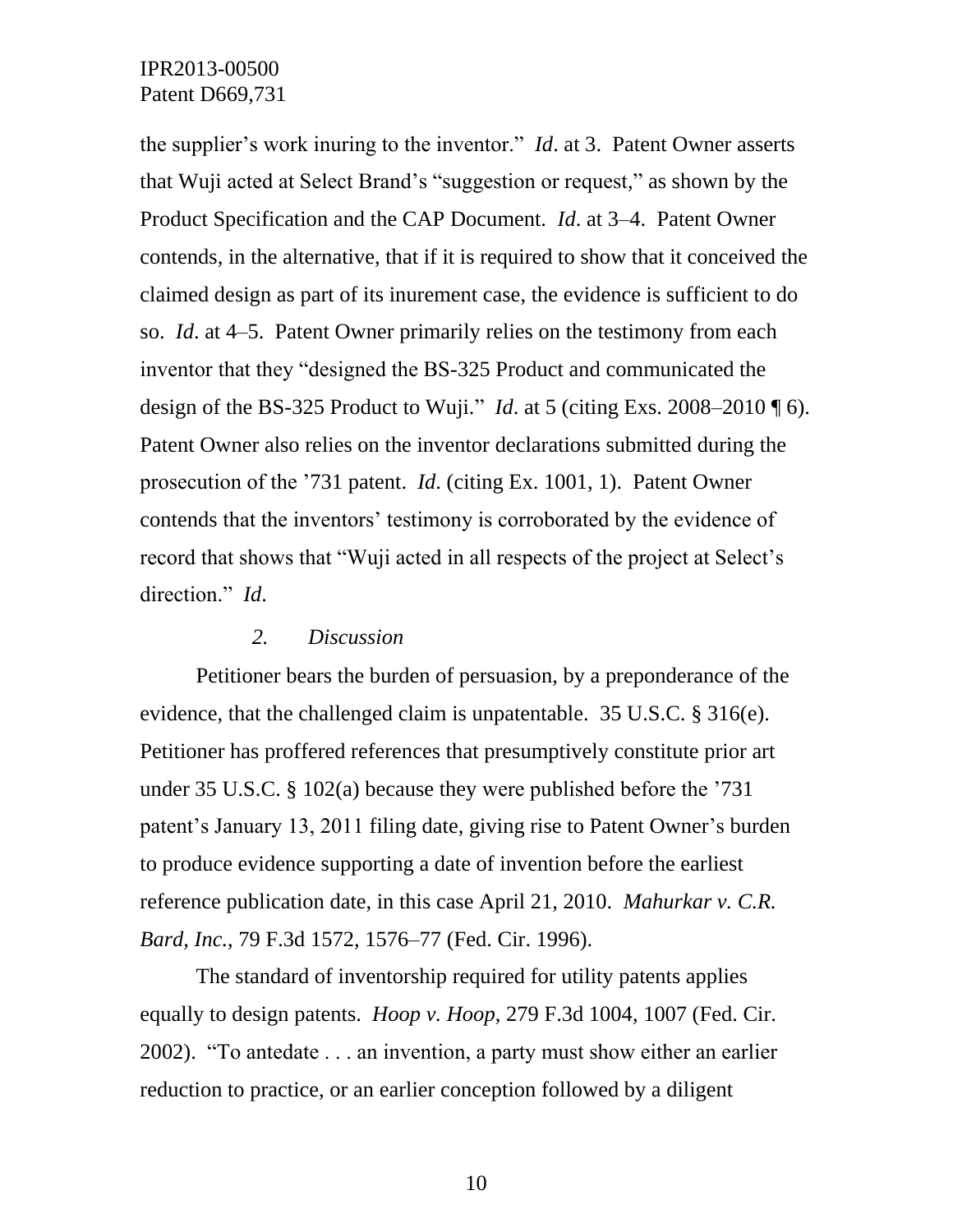l

reduction to practice." *Purdue Pharma L.P. v. Boehringer Ingelheim GMBH*, 237 F.3d 1359, 1365 (Fed. Cir. 2001) (internal citation omitted). Patent Owner's position is based on the first of these options, i.e., that it was the first to reduce the invention to practice, rather than the first to conceive plus diligent reduction to practice. PO Resp. 8; PO Sur-Reply 1.

Reduction to practice of a design "requires the production of an article embodying that design." *Fitzgerald v. Arbib*, 268 F.2d 763, 765 (CCPA 1959). Here, it is undisputed that Wuji, rather than Patent Owner, made the BS-325 prototypes on which Patent Owner relies to establish actual reduction to practice. Assuming, without deciding, that the prototypes embody the claimed design, the issue is whether the Wuji-built prototypes inure to Patent Owner's benefit. We hold that they do not.

First, contrary to Patent Owner's position, we do not believe that conception is "irrelevant" to the inurement analysis. On the contrary, we agree with Petitioner that under *Genentech* and *Cooper II*, Patent Owner must show that it conceived the design and communicated the design to Wuji in order for the prototypes to inure to Patent Owner's benefit. $2$  For example, in *Genentech*, in the context of deciding whether a non-inventor's recognition of the utility of a reduction to practice inured to the inventor's benefit, the Federal Circuit held that the inventor must first show that it conceived the invention. *Genentech*, 220 F.3d at 1354. Patent Owner argues that *Genentech* and *Cooper II* should be limited to this narrow

<sup>2</sup> *See also Hoop*, 279 F.3d at 1007 (in a design-patent interference case, holding that the "person or persons who *conceived* the patented [design] ... may then use the services, ideas, and aid of others in the process of perfecting his invention without losing his right to a patent" (emphasis added)).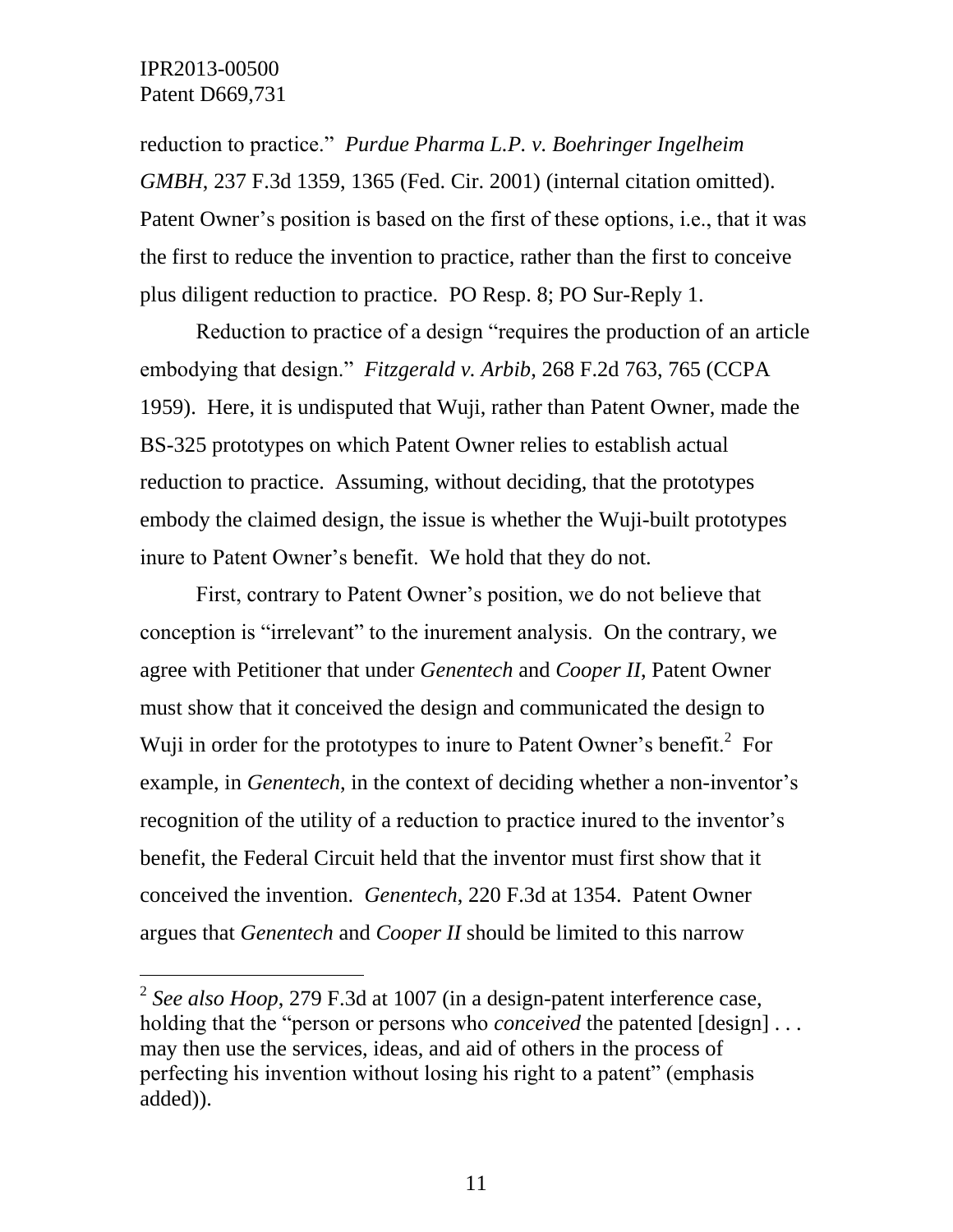$\overline{a}$ 

context, such that only "inurement of the recognition of utility require[s] corroboration of earlier conception by the inventor." PO Sur-Reply 1. We disagree. In *Cooper II*, the court applied "a modified version of the *Genentech* test" to a different issue, requiring a party to show that it conceived the invention to obtain the benefit of another party's knowledge that a tested material met the limitation of the interference count. *Cooper II*, 240 F.3d at 1385. *Cooper II* demonstrates the Federal Circuit's view that conception must be shown whenever a party seeks the benefit of another party's reduction to practice.<sup>3</sup> This requirement makes sense: otherwise, a party could establish that it is the first inventor without showing either that it was the first to conceive or the first to reduce to practice, contrary to the requirements for antedating an invention set forth in, e.g., *Purdue Pharma*, *supra*.

The cases on which Patent Owner relies, *Cooper I* and *Applegate*, are not to the contrary. In neither case did the court apply the inurement doctrine to the benefit of a party that did not first conceive the invention at

<sup>3</sup> At oral hearing Patent Owner's counsel argued that *Genentech* and *Cooper II* are distinguishable because "they both arise in the context of an interference proceeding . . . in which [the competing inventors] already have an obligation to submit and corroborate conception dates because that's the very nature of the interference proceeding." Tr. 12:11–15. Thus, counsel argues, Petitioner is "conflating some requirements that will always exist in interference with what's required to show inurement in the context of simply attempting to antedate a prior art reference." *Id*. at 12:17–19. But parties to an interference do not automatically have to contest which inventor was the first to conceive, because priority can be awarded to the first to reduce the invention to practice. *Price*, 988 F.2d 1190. In any event, both decisions required a showing of conception as a prerequisite to a finding of inurement, and not simply because the parties were engaged in an interference. *Genentech*, 220 F.3d at 1354; *Cooper II*, 240 F.3d at 1385.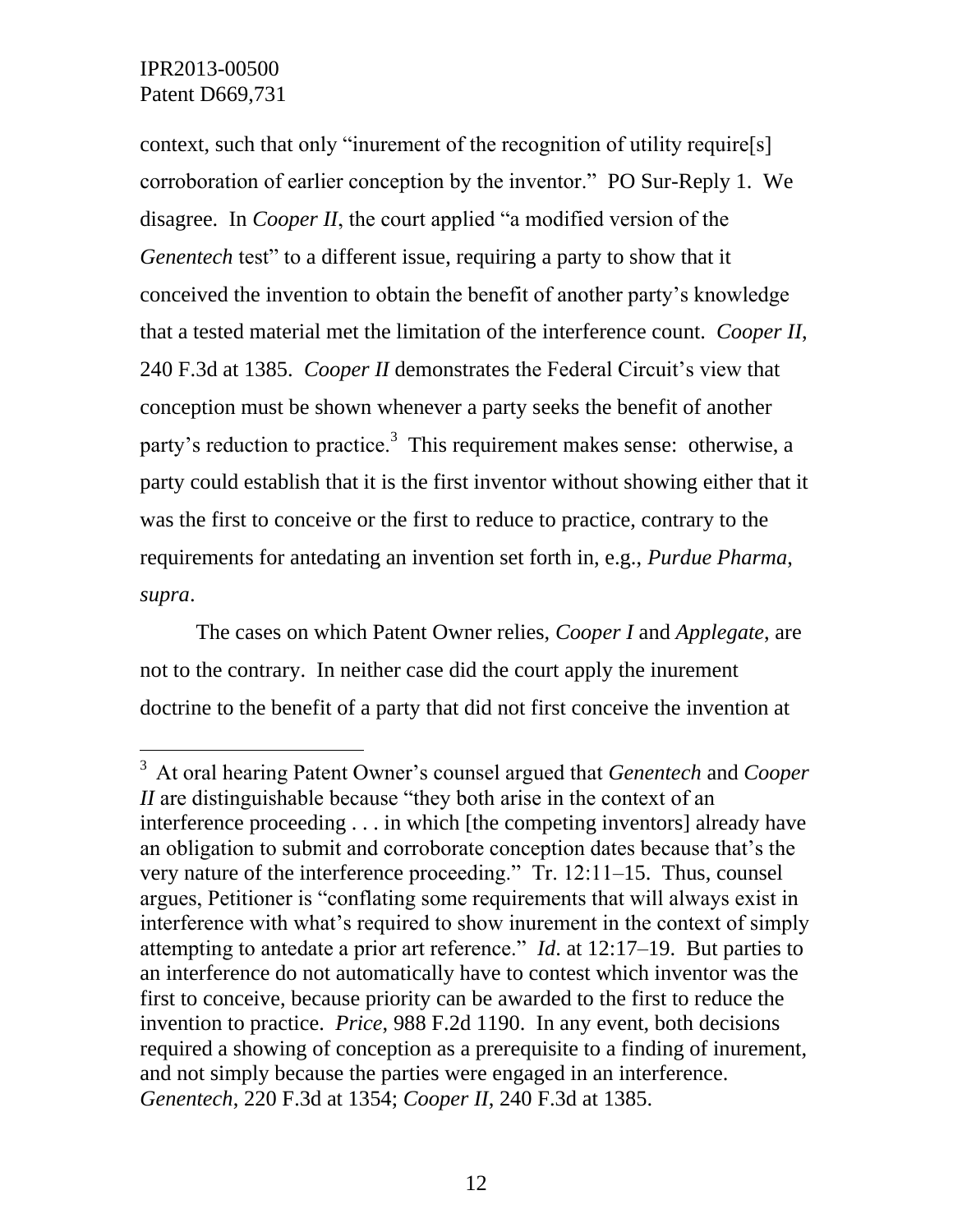issue. *See Cooper I*, 154 F.3d at 1326–27 (noting the Board's determination that Cooper—the party to whom the acts of another might inure—was the first to conceive the invention); *Applegate*, 332 F.2d at 573 (affirming the Board's determination that Scherer—the party to whom Applegate's reduction to practice inured—was the first to conceive the invention). Thus, these cases cannot support Patent Owner's argument that the inurement doctrine does not require a showing of conception.

Second, we are not persuaded that Patent Owner produced sufficient evidence to show that it conceived the claimed design prior to April 21, 2010. Patent Owner points us to the inventors' testimony that they "designed the BS-325 Product and communicated the design of the BS-325 Product to Wuji." PO Sur-Reply 5. But "an inventor's testimony, standing alone, is insufficient to prove conception—some form of corroboration must be shown." *Price v. Symsek*, 988 F.2d 1187, 1194 (Fed. Cir. 1993) (internal citation omitted). The corroboration requirement "provides a bright line for . . . the PTO to follow in addressing the difficult issues relating to invention dates." *Mahurkar*, 79 F.3d at 1577. In assessing corroboration, a "rule of reason analysis is applied," in which "an evaluation of all pertinent evidence must be made so that a sound determination of the credibility of the inventor's story may be reached." *Id*. (internal quotation marks and citation omitted). However, "[t]he rule of reason . . . does not dispense with the requirement for some evidence of independent corroboration." *Coleman v. Dines*, 754 F.2d 353, 360 (Fed. Cir. 1985). That independent corroboration is required means co-inventors cannot corroborate each other's testimony. *Medichem, S.A. v. Roblabo, S.L.*, 437 F.3d 1157, 1170–71 (Fed. Cir. 2006) (internal citation omitted).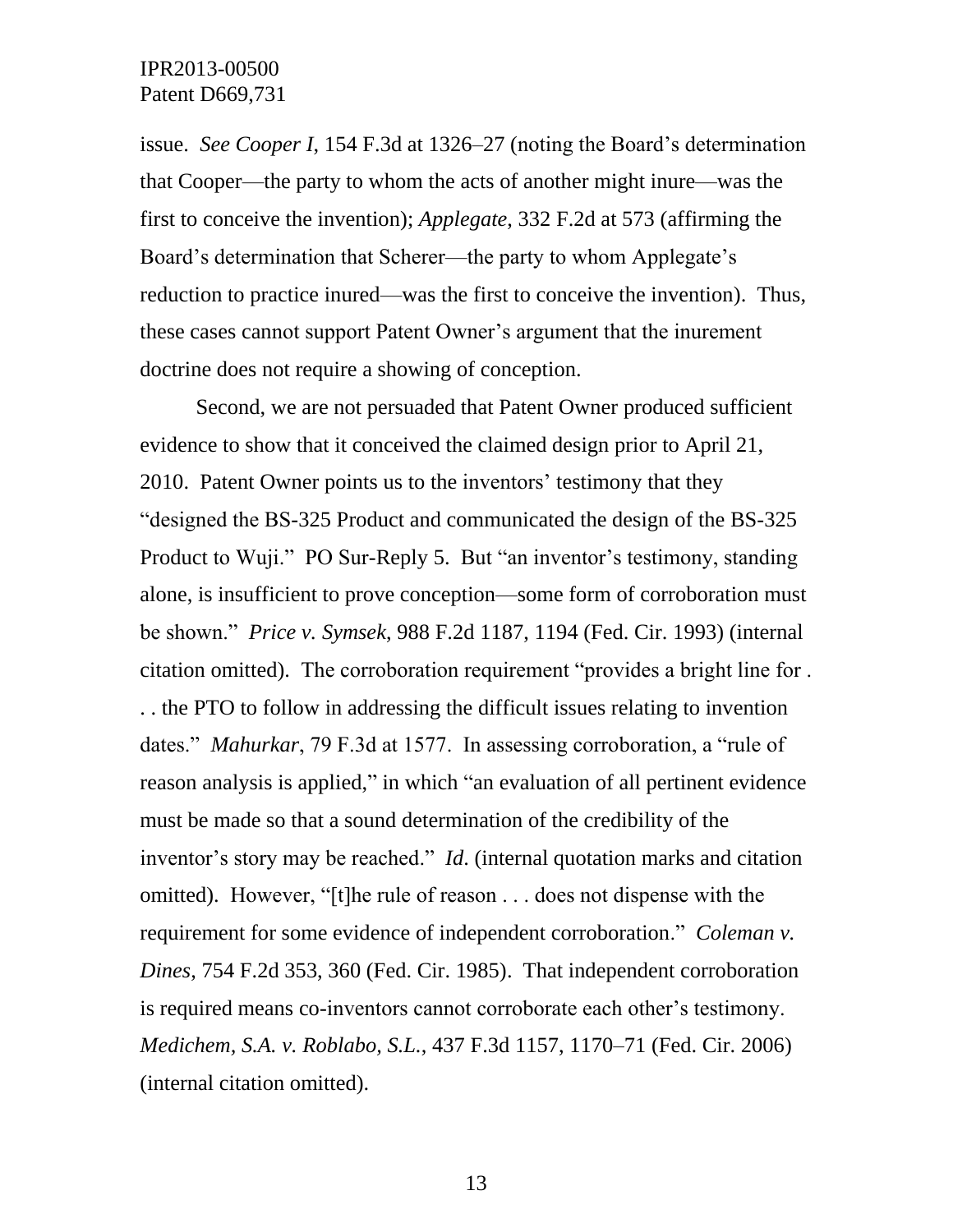Patent Owner argues that "the evidence of record shows that Wuji acted in all respects of the project at Select's direction, which corroborates the inventors' testimony under the rule of reason." PO Sur-Reply 5. We understand that the "evidence of record" to which Patent Owner refers includes the Product Specification, the Concept Document, the CAP Document, and the Listing Report. PO Resp. 23–30; PO Sur-Reply 4; Exs. 2003, 2004, 2006, 2007. We have reviewed these documents and are not persuaded that they corroborate the inventors' testimony regarding conception. None of these business records addresses the claimed ornamental design, much less who conceived the design. Instead, they describe certain technical aspects of the BS-325 product (*see, e.g*., Ex. 2003, 2–8); Patent Owner's efforts to work with Wuji to bring the BS-325 product to market (*see, e.g*., Ex. 2006); the design of a wire formed lid rest attachment that is not part of the claimed design (Ex. 2004); and the results of electrical safety testing (Ex. 2007). Moreover, the documents appear to have been created after Wuji produced the January 2010 Prototype, and, therefore, after the design already had been conceived and reduced to practice. Thus, while these documents may corroborate some aspects of the inventors' testimony, they do not corroborate the statement on which Patent Owner relies, i.e., that the inventors conceived the BS-325's ornamental design and communicated the design to Wuji before the product was first reduced to practice.

Further, we note the absence from the record of any evidence of communications between Patent Owner and Wuji in or before January 2010, when the product was designed. Patent Owner has not provided any emails, letters, sketches, etc. that would have communicated the claimed design to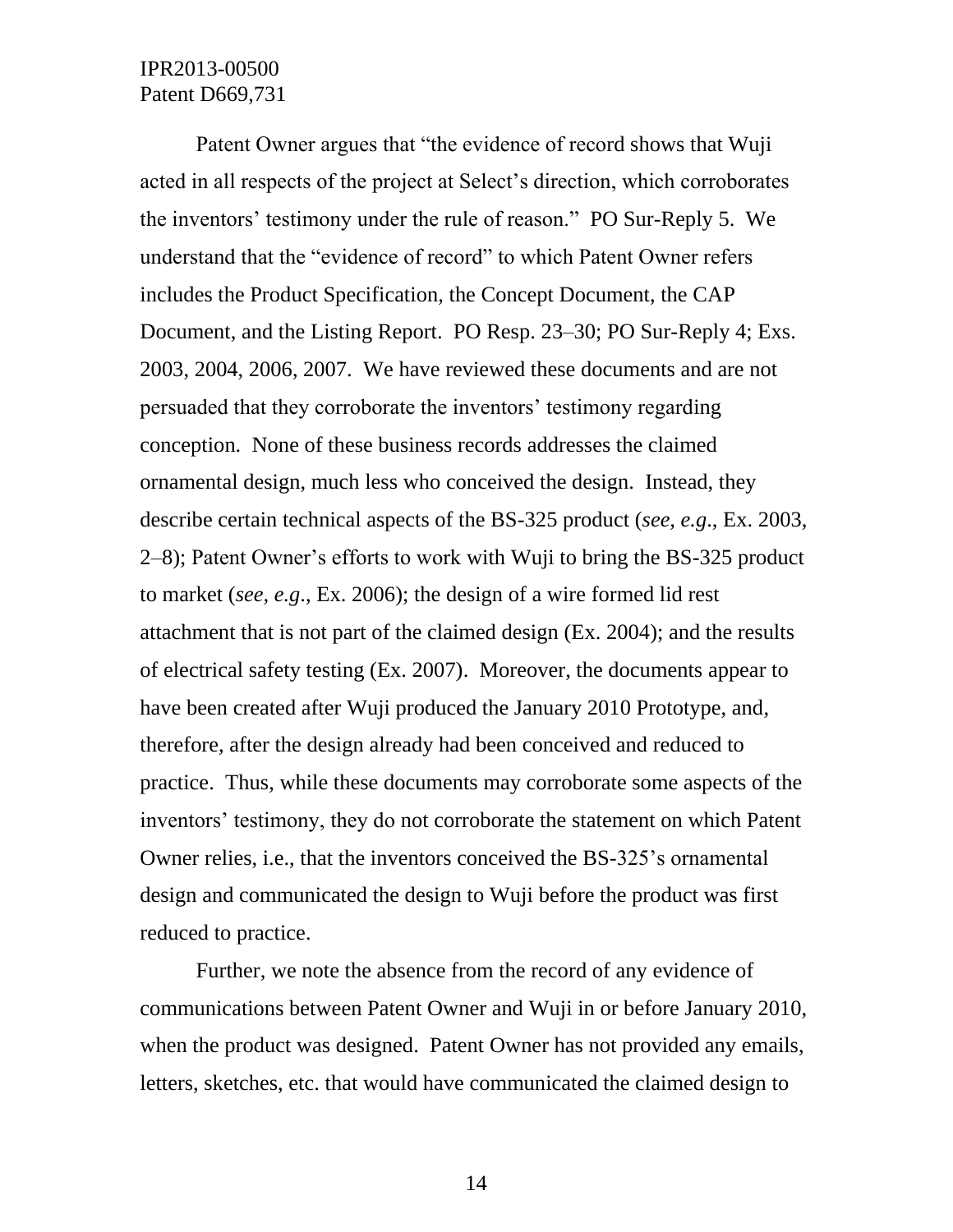$\overline{a}$ 

Wuji before Wuji built the first prototype. Nor do we have any testimony, from the inventors or otherwise, that provides any specific information regarding Patent Owner's communications with Wuji before Wuji made the January 2010 Prototype.<sup>4</sup> In *Woodland Trust v. Flowertree Nursery, Inc.*, 148 F.3d 1368 (1998), the Federal Circuit found significant "the absence of any physical record to support the oral evidence," despite the "the ubiquitous paper trail of virtually all commercial activity" that normally exists "in modern times." *Id*. at 1373. As discussed above, the business records on which Patent Owner relies do not make up for the absence of such evidence.

In summary, having reviewed Patent Owner's evidence as a whole, we are not persuaded that the inventor's testimony is adequately corroborated, and we determine that Patent Owner has not met its burden of producing evidence that it invented the patented design prior to April 21, 2010. Accordingly, we agree with Petitioner that Shi '429, Shi '889, and Lu '763 are prior art under 35 U.S.C. § 102(a).

# *C. The '731 Patent Claim is Unpatentable*

In instituting trial, we determined that there was a reasonable likelihood that the claim of the '731 patent was anticipated by, and would

 $<sup>4</sup>$  At the oral hearing Patent Owner's counsel stated that Patent Owner</sup> mostly corresponded with Wuji via email, but that "[t]here was a crash in [Patent Owner's] system" that prevented Patent Owner from finding its email correspondence. Tr. 30:3–10. Patent Owner's counsel also stated that he believed that sketches of the design were made before the prototypes were manufactured, but that Patent Owner has been unable to find them. *Id*. at 30:11–14. Nonetheless, Patent Owner's counsel also stated that "documentary evidence dated prior to the first prototype" does exist, but that "we didn't view we had to corroborate conception under the standards as we understand them." *Id*. at 10:15–25.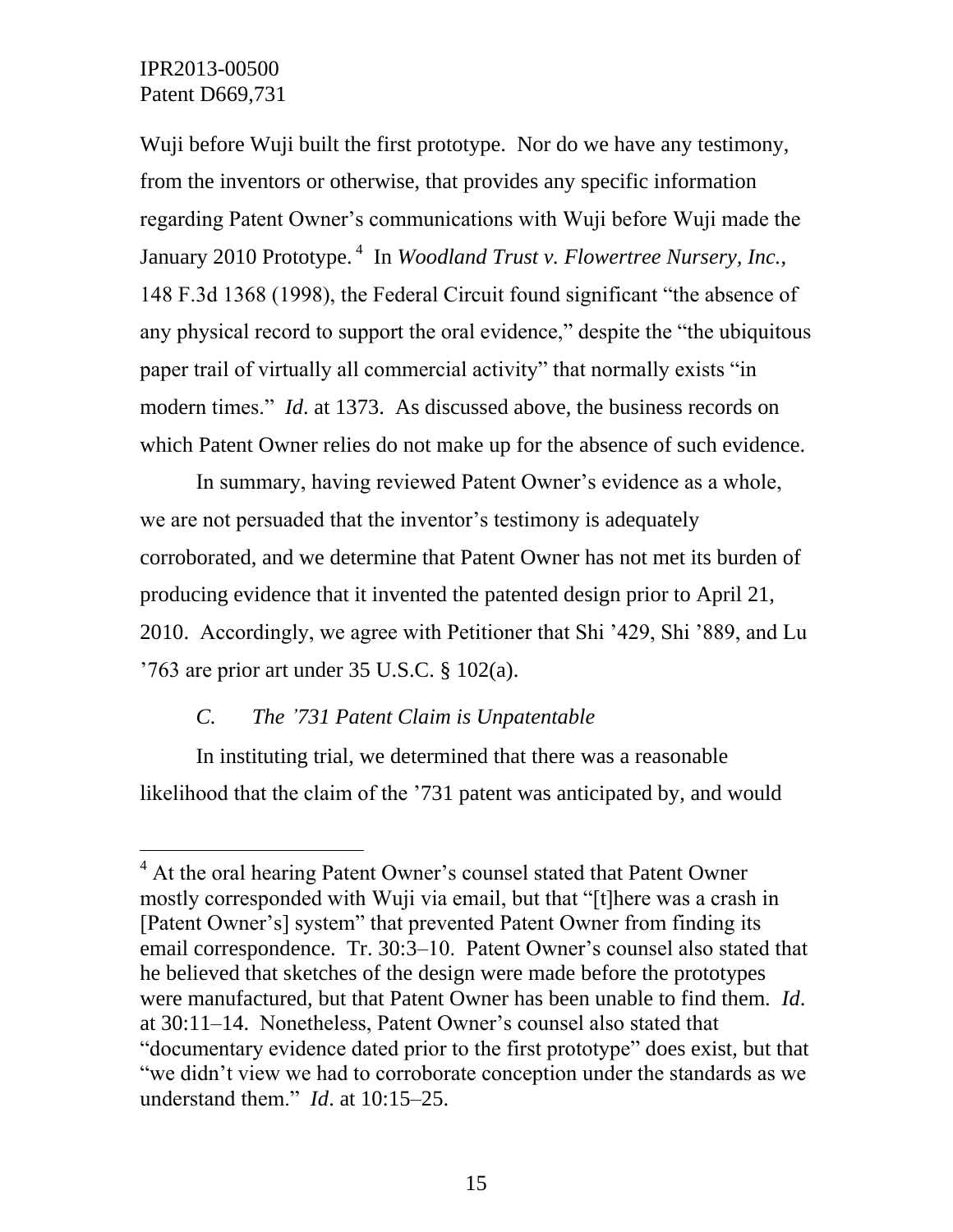have been obvious over, each of Shi '429, Shi '889, and Lu '763. Dec. 8– 17. As stated above, Patent Owner does not dispute this determination beyond arguing that these references are not prior art. Upon review of the claim of the '731 patent, as well as each of Shi '429, Shi '889, and Lu '763, we determine that Petitioner has shown by a preponderance of the evidence that each of Shi '429, Shi '889, and Lu '763 anticipates the claim of the '731 patent under 35 U.S.C. § 102. *See* Dec. 8–11, 13–17 (discussing the ordinary-observer test for anticipation of a design patent, and comparing the patented design with the designs depicted in each of each of Shi '429, Shi '889, and Lu '763 in light of that test). We further determine that the preponderance of the evidence of record supports the determination that each of Shi '429, Shi '889, and Lu '763 renders the claim of the '731 patent unpatentable under 35 U.S.C. § 103. *See* Dec. 12, 14, 17 (discussing the test for determining obviousness of a design patent, and comparing the patented design with the designs depicted in each of each of Shi '429, Shi '889, and Lu '763 in light of that test).

#### *D. Patent Owner's Motion to Exclude Evidence*

Patent Owner asks that we exclude: (1) Ex. 1021, a document in Chinese that Petitioner alleges shows that Junda Shi, the named inventor on two of the asserted references, is the legal representative of the Chinese company that manufactures the commercial embodiments of the patented design; (2) Ex. 1022, the English-language translation of Ex. 1021; and (3) Ex. 1024, the expert declaration of Professor Lance Rake. Paper 24, 1. We do not rely on the disputed evidence in rendering our Decision. Therefore, Patent Owner's Motion to Exclude is dismissed as moot.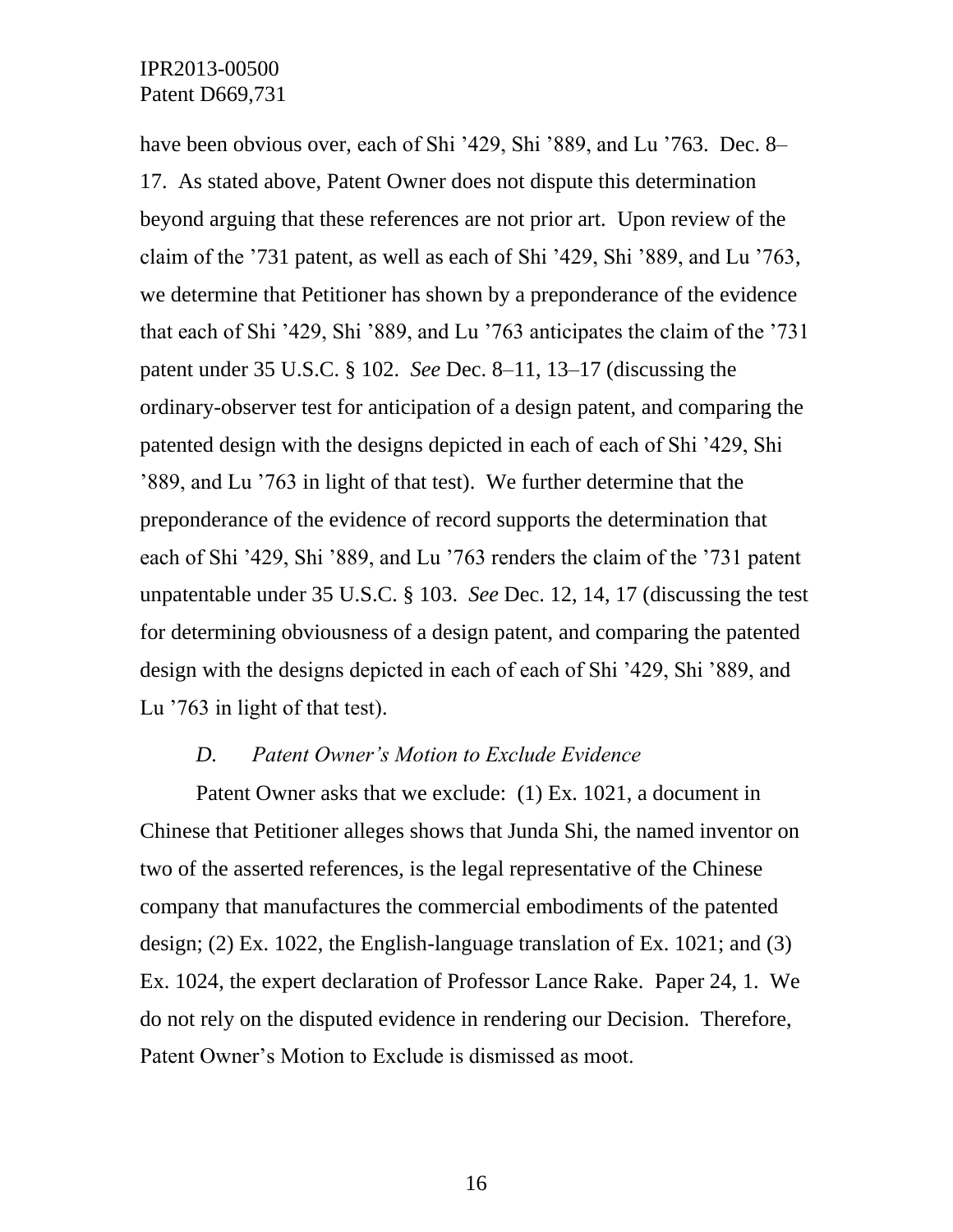# III. CONCLUSION

We conclude that Petitioner has demonstrated by a preponderance of the evidence that the sole claim of the '731 patent is anticipated by, and would have been obvious over, each of Shi '429, Shi '889, and Lu '763.

#### IV. ORDER

For the reasons given, it is

ORDERED that the sole claim of the '731 patent has been shown by a preponderance of the evidence to be unpatentable under 35 U.S.C. §§ 102 and 103; and

FURTHER ORDERED that Patent Owner's Motion to Exclude is *dismissed*.

This is a final decision. Parties to the proceeding seeking judicial review of the decision must comply with the notice and service requirements of 37 C.F.R. § 90.2.